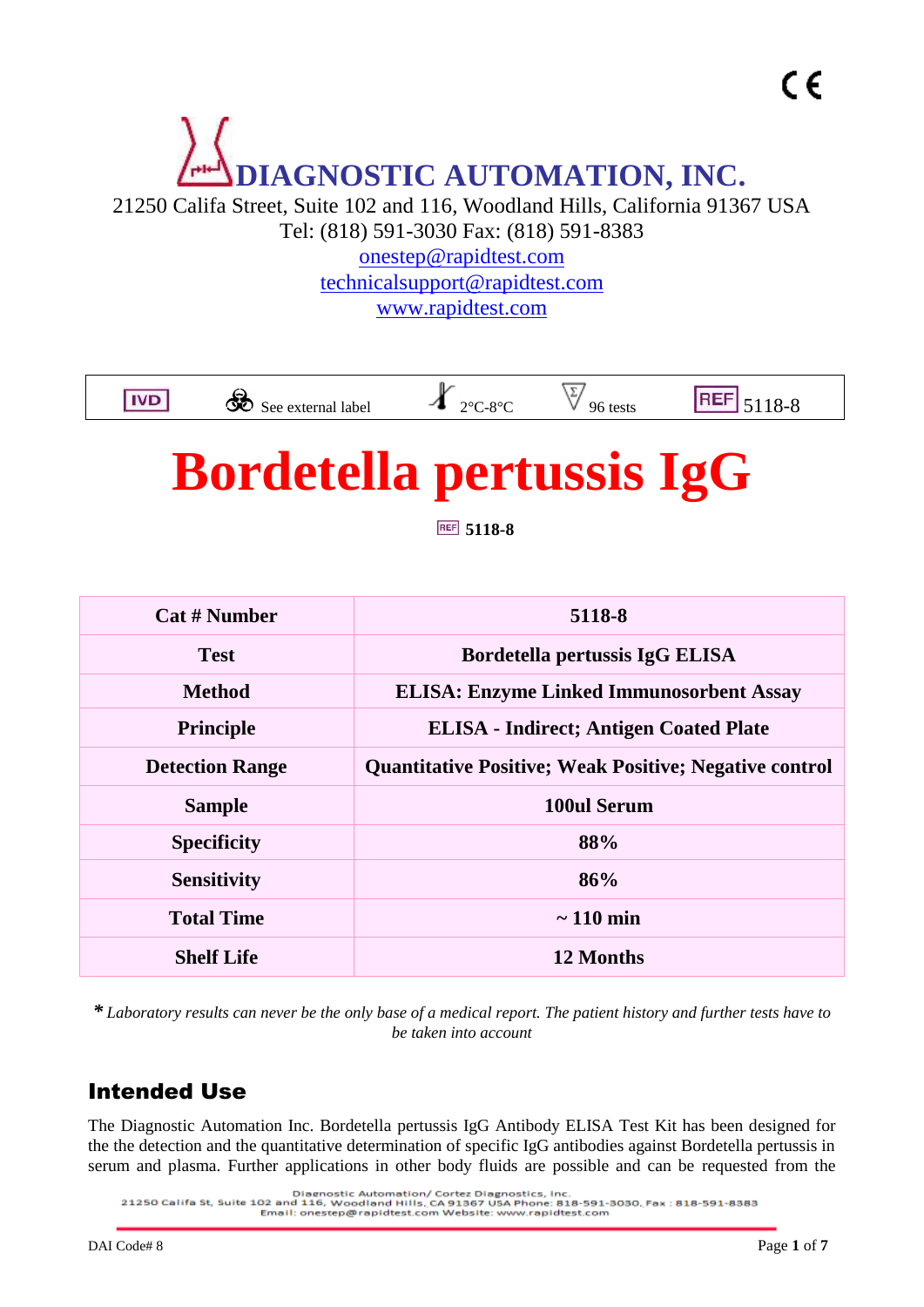Technical Service of Diagnostic Automation Inc.This assay is intended for in-vitro diagnostic use only. Laboratory results can never be the only base of a medical report. The patient history and further tests have additionally to be taken into account.

## General Information

Whooping cough is a disease of the respiratory tracts which is caused by Bordetella pertussis bacteria. It is transmitted by airborne infection. The gramnegative Coccobacillus produces a series of biologically active molecules. The different compounds appear either during the pathogenesis or during the process of immunization against pertussis and show different effects. A characterisation has been made for the pertussis toxin (pt), the filamentery haemagglutinine (fha) and different lipopolysaccharides (lps).

Pertussis shows a high rate of transmission (rates of infection of over 90 % have been found for nonvaccinated household members) and can cause severe diseases, especially for very young children. From 10749 patients under one year between 1980 and 1989 69 % were brought into hospital, 22 % suffered from pneumonia, 0.9 % showed an Encephalopathy and 0.6 % died.

For older children and adults (including already vaccinated persons) the infection may be observed by an unspecified bronchitis or inflammation of the upper respiratory tracts. Even asymptomatic cases are quite common.

The serological response following pertussis disease or immunization with pertussis vaccine has been measured with agglutination assays, precipitins; complement fixation and enzyme-linked immunosorbent assay (ELISA).

Enzyme-linked immunosorbent assays, in which Bordetella antigen (containing toxin, FHA and LPS and standardized in U/ml) is bound to a solid phase support, are sensitive, easy to perform and can be used both to determine seropositivity with a single serum and to indicate recent Bordetella infection by determination of IgM and IgA.

## Principle of the Test

The Diagnostic Automation Inc. Bordetella pertussis IgG antibody test kit is based on the principle of the enzyme immunoassay (EIA). Bordetella antigen is bound on the surface of the microtiter strips. Diluted patient serum or ready-to-use standards are pipetted into the wells of the microtiter plate. A binding between the IgG antibodies of the serum and the immobilized Bordetella antigen takes place. After one hour incubation at room temperature, the plate is rinsed with diluted wash solution, in order to remove unbound material. Then ready-to-use anti-human-IgG peroxidase conjugate is added and incubated for 30 minutes. After a further washing step, the substrate (TMB) solution is pipetted and incubated for 20 minutes, inducing the development of a blue dye in the wells. The color development is terminated by the addition of a stop solution, which changes the color from blue to yellow. The resulting dye is measured spectrophotometrically at the wavelength of 450 nm. The concentration of the IgG antibodies is directly proportional to the intensity of the color.

## Limitations, Precautions and General Comments

- Only for in-vitro use! Do not ingest or swallow! The usual laboratory safety precautions as well as the prohibition of eating, drinking and smoking in the lab have to be followed.
- All sera and plasma or buffers based upon, have been tested respective to HBsAg, HIV and HCV with recognized methods and were found negative. Nevertheless precautions like the use of latex gloves have to be taken.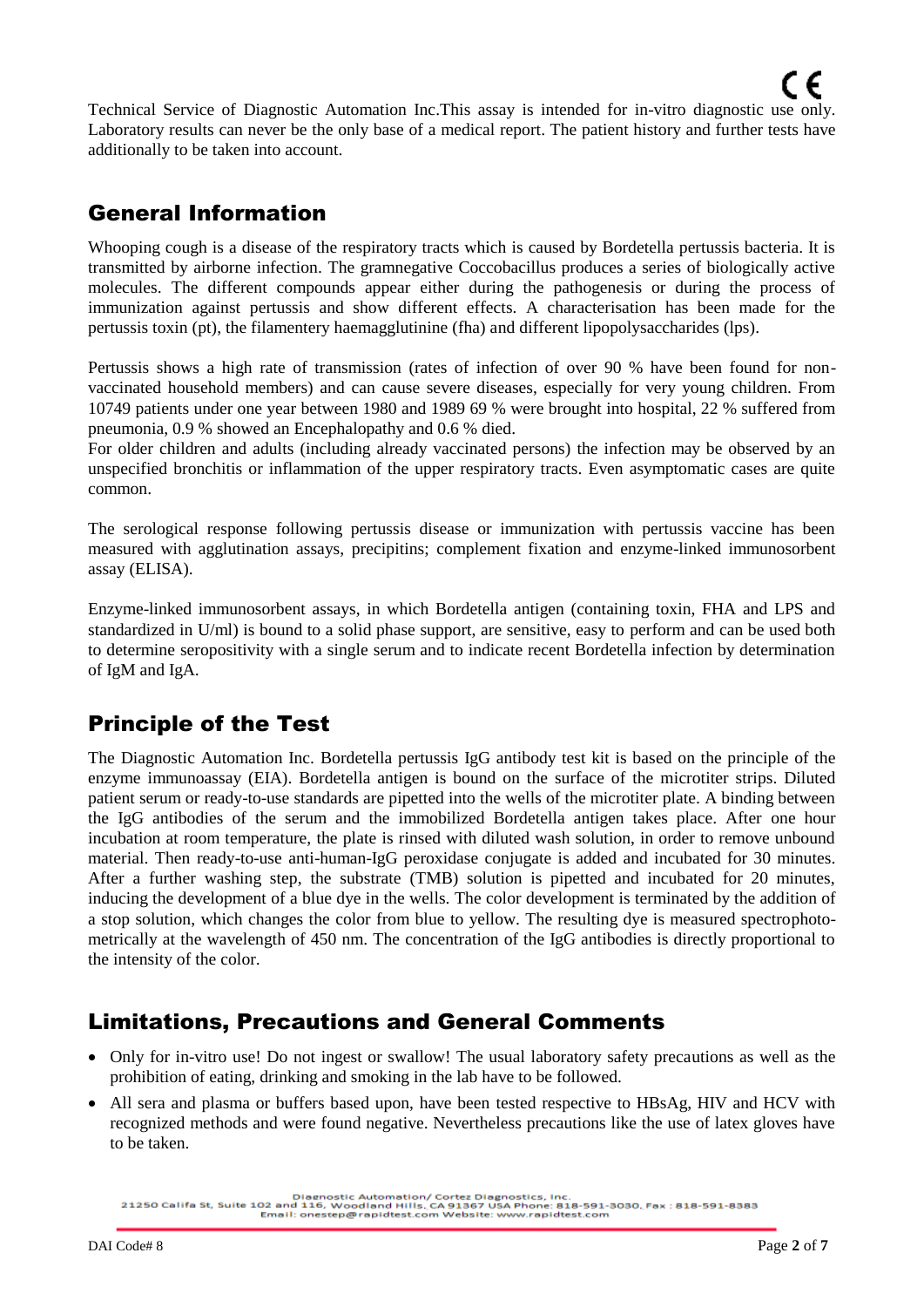- All reagents have to be brought to room temperature (18 to 25  $^{\circ}$ C) before performing the test.
- Before pipetting all reagents should be mixed thoroughly by gentle tilting or swinging. Vigorous shaking with formation of foam should be avoided.
- It is important to pipet with constant intervals, so that all the wells of the microtiter plate have the same conditions.
- When removing reagents out of the bottles, care has to be taken that the stoppers are not contaminated. Further a possible mix-up has to be avoided. The content of the bottles is usually sensitive to oxidation, so that they should be opened only for a short time.
- In order to avoid a carry-over or a cross-contamination, separate disposable pipet tips have to be used.
- No reagents from different kit lots have to be used; they should not be mixed among one another.
- All reagents have to be used within the expiry period.
- In accordance with a Good Laboratory Practice (GLP) or following ISO9001 all laboratory devices employed should be regularly checked regarding the accuracy and precision. This refers amongst others to microliter pipets and washing or reading (ELISA-Reader) instrumentation.
- The contact of certain reagents, above all the stopping solution and the substrate with skin, eye and mucosa has to be avoided, because possible irritations and acid burns could arise, and there exists a danger of intoxication.

## Reagents Provided

Store kit components at 2-8°C and do not use after the expiry date on the box outer label. Before use, all components should be allowed to warm up to ambient temperature  $(18{\text -}25^{\circ}C)$ . After use, the plate should be resealed, the bottle caps replaced and tightened and the kit stored at 2-8°C. The opened kit should be used within three months.

| <b>Components</b>                                     | Volume / Qty.   |
|-------------------------------------------------------|-----------------|
| Bordetella pertussis antigen coated microtiter strips | 12              |
| <b>Calibrator A</b> (Negative Control)                | 2 mL            |
| Calibrator B (Cut-Off Standard)                       | 2 mL            |
| <b>Calibrator C</b> (Weak Positive Control)           | 2 mL            |
| <b>Calibrator D</b> (Positive Control)                | 2 mL            |
| <b>Enzyme Conjugate</b>                               | $15 \text{ mL}$ |
| Substrate                                             | $15 \text{ mL}$ |
| <b>Stop Solution</b>                                  | $15 \text{ mL}$ |
| <b>Sample Diluent</b>                                 | $60$ mL         |
| Washing Buffer $(10\times)$                           | $60$ mL         |
| <b>Plastic foils</b>                                  | 2               |
| Plastic bag                                           |                 |

#### **1. Microtiter Strips**

12 strips with 8 breakable wells each, coated with a Bordetella pertussis antigen (complete bacterial antigen, serotype 1,2,3). Ready-to-use.

#### **2. Calibrator A (Negative Control)**

2 mL, protein solution diluted with PBS, contains no IgG antibodies against Bordetella. Addition of 0.01% methylisothiazolone and 0.01% bromonitrodioxane. Ready-to-use.

Diagnostic Automation/ Cortez Diagnostics, Inc.<br>21250 Califa St, Suite 102 and 116, Woodland Hills. CA 91367 USA Phone: 818-591-3030. Fax : 818-591-8383<br>Email: onestep@rapidtest.com Website: www.rapidtest.com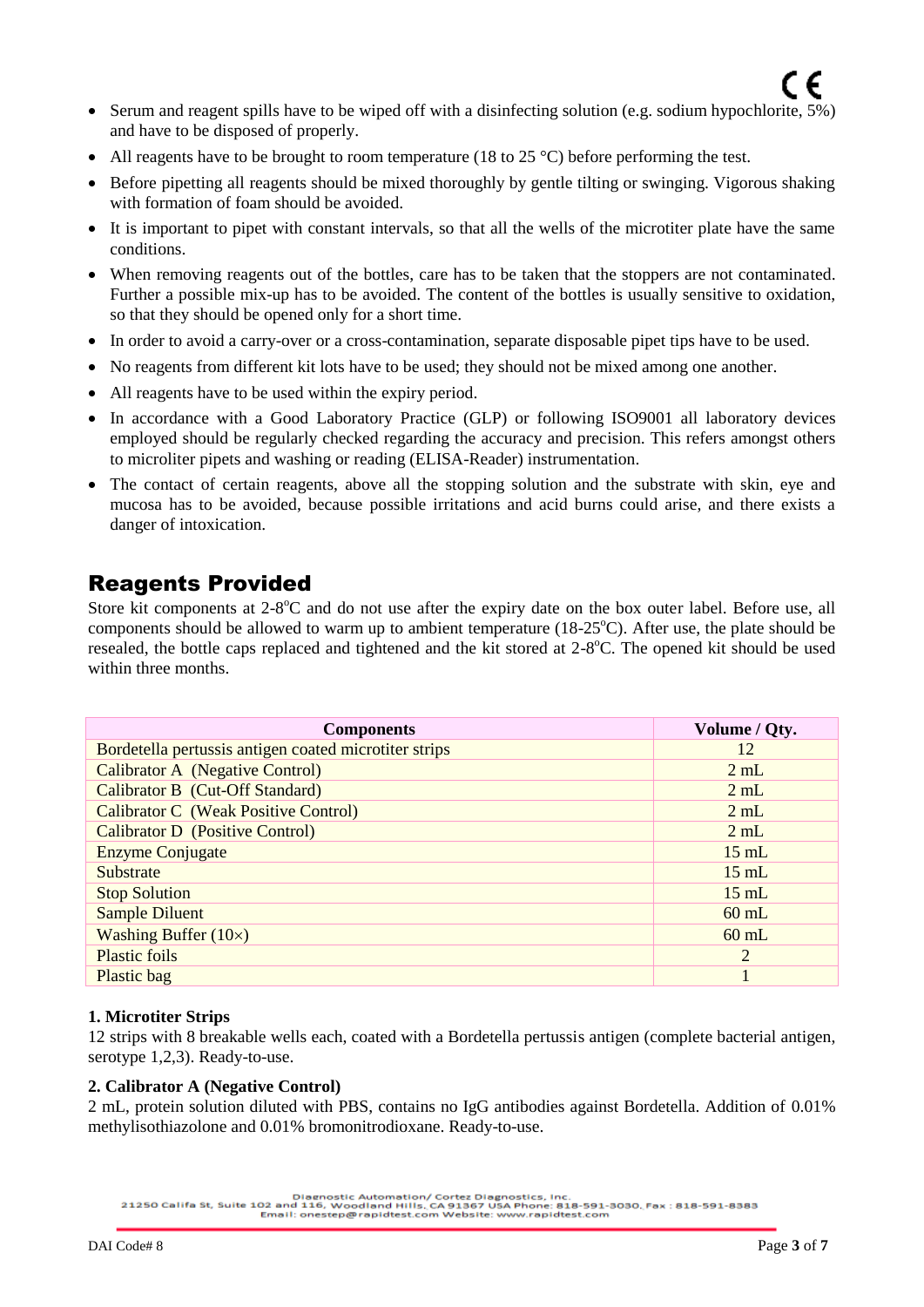## $\overline{\phantom{a}}$ **3. Calibrator B (Cut-Off Standard)**

2 mL human serum diluted with PBS, contains a low concentration of IgG antibodies against Bordetella. Addition of 0.01 % methylisothiazolone and 0.01 % bromonitrodioxane. Ready-to-use.

#### **4. Calibrator C (Weak Positive Control)**

2 mL, human serum diluted with PBS, contains a medium concentration of IgG antibodies against Bordetella. Addition of 0.01 % methylisothiazolone and 0.01 % bromonitrodioxane. Ready-to-use.

#### **5. Calibrator D (Positive Control)**

2 mL, human serum diluted with PBS, contains a high concentration of IgG antibodies against Bordetella. Addition of 0.01% methylisothiazolone and 0.01% bromonitrodioxane. Ready-to-use.

#### **6. Enzyme Conjugate**

15 mL, anti-human-IgG-HRP (rabbit), in protein-containing buffer solution. Addition of 0.01 % methylisothiazolone and 0.01 % bromonitrodioxane and 5 mg/L Proclin<sup>TM</sup>. Ready-to-use.

#### **7. Substrate**

15 mL, TMB (tetramethylbenzidine). Ready-to-use.

#### **8. Stop Solution**

15 mL, 0.5 M sulfuric acid. Ready-to-use.

#### **9. Sample Diluent**

60 mL, PBS/BSA buffer. Addition of 0.095 % sodium azide. Ready-to-use.

#### **10. Washing Buffer**

60 mL, PBS + Tween 20, 10x concentrate. Final concentration: dilute 1+9 with distilled water. If during the cold storage crystals precipitate, the concentrate should be warmed up at 37°C for 15 minutes.

#### **11. Plastic Foils**

2 pieces to cover the microtiter strips during the incubation.

#### **12. Plastic Bag**

Resealable, for the dry storage of non-used strips.

## Materials Required but not Provided

- 5 µL-, 100 µL- and 500 µL micro- and multichannel pipets
- Microtiter Plate Reader (450 nm)
- Microtiter Plate Washer
- Reagent tubes for the serum dilution
- Bidistilled water

## Specimen Collection and Handling

Principally serum or plasma (EDTA, heparin) can be used for the determination. Serum is separated from the blood, which is aseptically drawn by venipuncture, after clotting and centrifugation. The serum or plasma samples can be stored refrigerated (4-8°C) for up to 48 hours, for a longer storage they should be kept at -20°C. The samples should not be frozen and thawed repeatedly. Lipemic, hemolytic or bacterially contaminated samples can cause false positive or false negative results.

For the performance of the test the samples (not the standards) have to be diluted 1:101 with ready-to-use sample diluent (e.g.  $5 \mu L$  serum + 500  $\mu L$  sample diluent).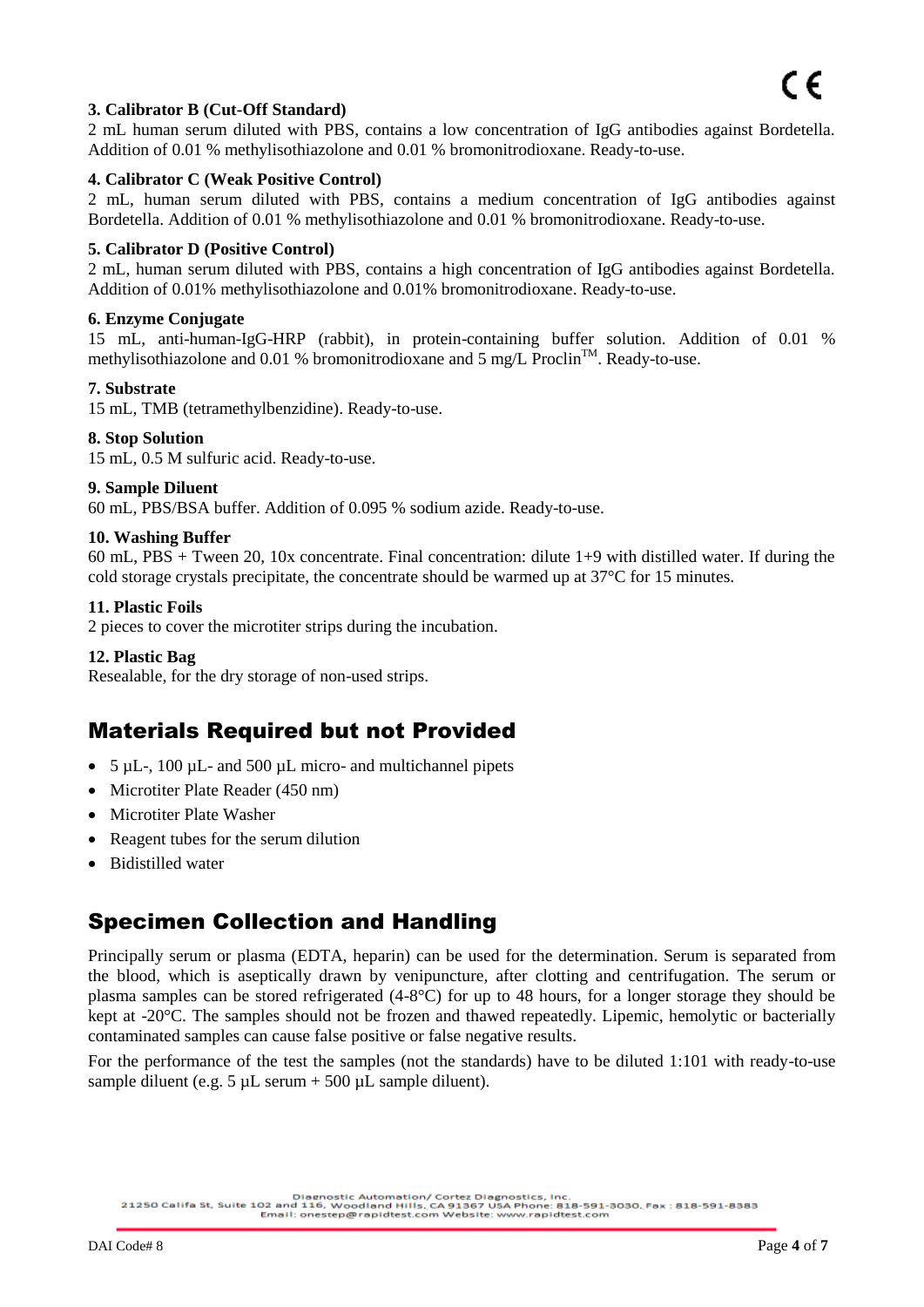## Assay Procedure

#### **1. Preparation of Reagents**

**Washing Solution:** dilute before use 1+9 with distilled water. If during the cold storage crystals precipitate, the concentrate should be warmed up at 37°C for 15 minutes.

- Strict adherence to the protocol is advised for reliable performance. Any changes or modifications are the responsibility of the user.
- All reagents and samples must be brought to room temperature before use, but should not be left at this temperature longer than necessary.
- Standards and samples should be assayed in duplicates.
- A standard curve should be established with each assay.
- Return the unused microtiter strips to the plastic bag and store them dry at 2-8°C.

#### **2. Assay Steps**

- 1. Prepare a sufficient amount of microtiter wells for the standards, controls and samples in duplicate as well as for a substrate blank.
- 2. Pipet 100 µL each of the **diluted** (1:101) samples and the **ready-to-use** standards and controls respectively into the wells. Leave one well empty for the substrate blank.
- 3. Cover plate with the enclosed foil and incubate at room temperature for 60 minutes.
- 4. Empty the wells of the plate (dump or aspirate) and add 300 µL of diluted washing solution. This procedure is repeated totally three times. Rests of the washing buffer are afterwards removed by gentle tapping of the microtiter plate on a tissue cloth.
- 5. Pipet 100 µL each of ready-to-use conjugate into the wells. Leave one well empty for the substrate blank.
- 6. Cover plate with the enclosed foil and incubate at room temperature for 30 minutes.
- 7. Empty the wells of the plate (dump or aspirate) and add 300 µL of diluted washing solution. This procedure is repeated totally three times. Rests of the washing buffer are afterwards removed by gentle tapping of the microtiter plate on a tissue cloth.
- 8. Pipet 100 µL each of the ready-to-use substrate into the wells. This time also the substrate blank is pipetted.
- 9. Cover plate with the enclosed foil and incubate at room temperature for 20 minutes in the dark (e.g. drawer).
- 10. To terminate the substrate reaction, pipet 100 µL each of the ready-to-use stop solution into the wells. Pipet also the substrate blank.
- 11. After thorough mixing and wiping the bottom of the plate, perform the reading of the absorption at 450 nm (optionally reference wavelength of 620 nm). The color is stable for at least 60 minutes.

## Evaluation

The mean values for the measured absorptions are calculated after subtraction of the substrate blank value. The difference between the single values should not exceed 10%.

#### **Example**

|                              | <b>OD</b> Value | corrected OD |
|------------------------------|-----------------|--------------|
| <b>Substrate Blank</b>       | 0.006           |              |
| <b>Negative Control</b>      | 0.196           | 0.190        |
| <b>Cut-Off Standard</b>      | 0.439           | 0.433        |
| <b>Weak Positive Control</b> | 0.908           | 0.902        |
| <b>Positive Control</b>      | 2.504           | 2.498        |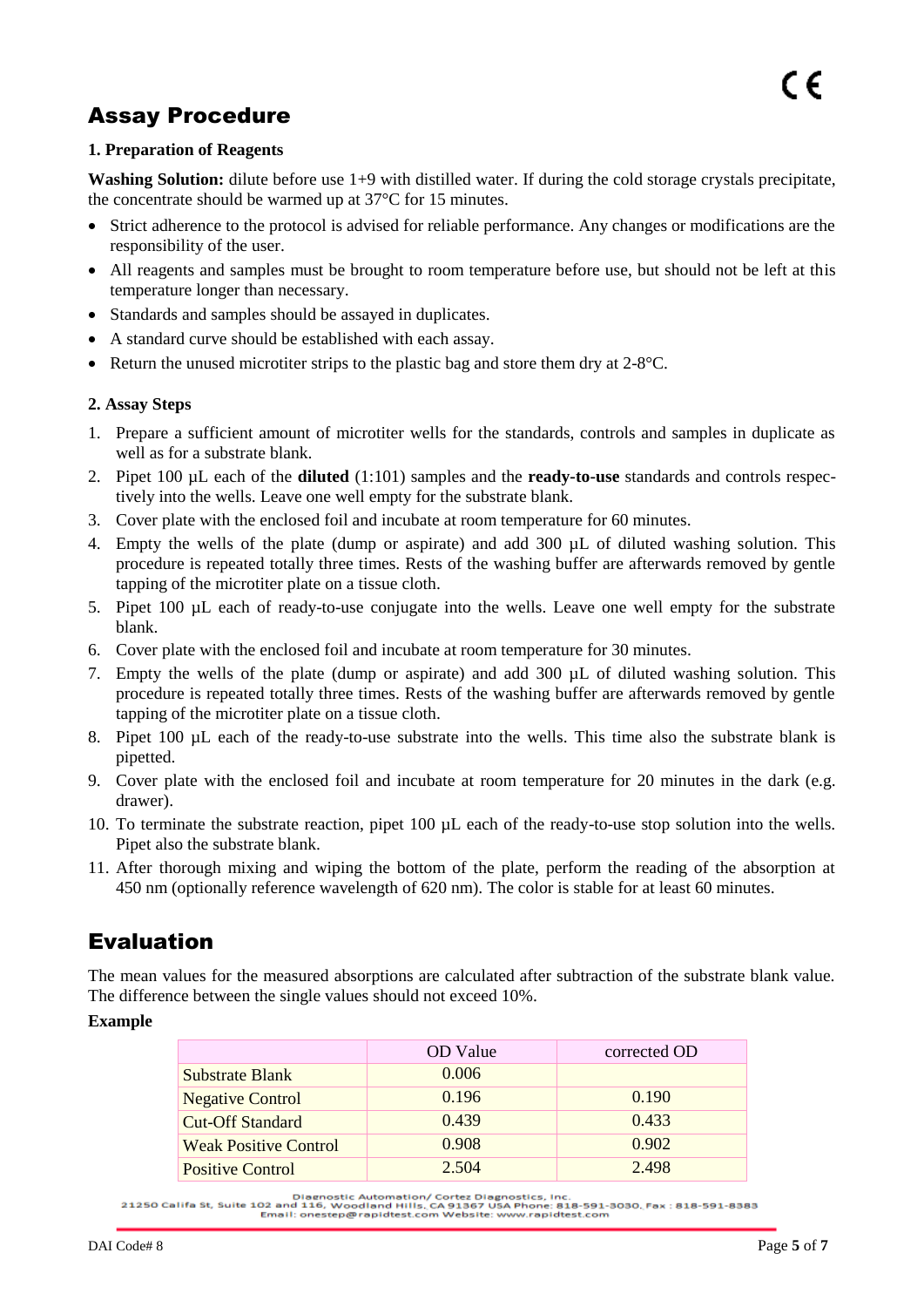The above table contains only an example, which was achieved under arbitrary temperature and environmental conditions. The described data constitute consequently **no reference values** which have to be found in other laboratories in the same way.

#### **1. Qualitative Evaluation**

The calculated absorptions for the patient sera, as mentioned above, are compared with the value for the cutoff standard. If the value of the sample is higher, there is a positive result.

For a value below the cut-off standard, there is a negative result. It seems reasonable to define a range of

 $+/-20$  % around the value of the cut-off as a grey zone. In such a case the repetition of the test with the same serum or with a new sample of the same patient, taken after 2-4 weeks, is recommended. Both samples should be measured in parallel in the same run.

The positive control must show at least the double absorption compared with the cut-off standard.

#### **2. Quantitative Evaluation**

The ready-to-use standards and controls of the Bordetella pertussis antibody kit are defined and expressed in arbitrary units (U/ml). This results in an exact and reproducible quantitative evaluation. Consequently for a given patient follow-up controls become possible. The values for controls and standards in units are printed on the labels of the vials.

For a quantitative evaluation the absorptions of the standards and controls are graphically drawn against their concentrations. From the resulting reference curve the concentration values for each patient sample can then be extracted in relation to their absorptions. It is also possible to use automatic computer programs As curve fit point-to-point has to be chosen.

Calibrator B with its concentrations of 10 U/mL serves as cut-off standard. Analogous to the qualitative evaluation a range of +/-20% around the cut-off is defined as a grey Zone. Thus results between 16 and 24 U/mL are reported as borderline.

| <b>Bordetella pertussis ELISA</b> | <b>IgG</b>                                                                                                               | <b>IgA</b>   | <b>IgM</b>   |
|-----------------------------------|--------------------------------------------------------------------------------------------------------------------------|--------------|--------------|
| <b>Intra-Assay-Precision</b>      | 5.0 %                                                                                                                    | 6.2 %        | 6.2%         |
| <b>Inter-Assay-Precision</b>      | 4.3 %                                                                                                                    | 8.9 %        | 8.9 %        |
| Inter-Lot-Precision               | $2,6 - 4.5\%$                                                                                                            | $2.0 - 4.9%$ | $2.0 - 4.9%$ |
| <b>Analytical Sensitivity</b>     | $0.98$ U/mL                                                                                                              | $1.0$ U/mL   | $1.0$ U/mL   |
| Recovery                          | $106 - 114%$                                                                                                             | $108 - 120%$ | $107 - 123%$ |
| Linearity                         | $78 - 124\%$                                                                                                             | $73 - 100\%$ | $102 - 120%$ |
| <b>Cross-Reactivity</b>           | No cross-reactivity to RSV, Adenovirus and Parainfluenza IgG                                                             |              |              |
| <b>Interferences</b>              | No interferences to bilirubin up to 0.3 mg/mL, hemoglobin up to 8.0 mg/mL<br>und triglycerides up to $5.0 \text{ mg/mL}$ |              |              |
| <b>Clinical Specificity</b>       | 84 %                                                                                                                     | 92 %         | 100 %        |
| <b>Clinical Sensitivity</b>       | 100 %                                                                                                                    | 94 %         | 88 %         |

## Assay Characteristics